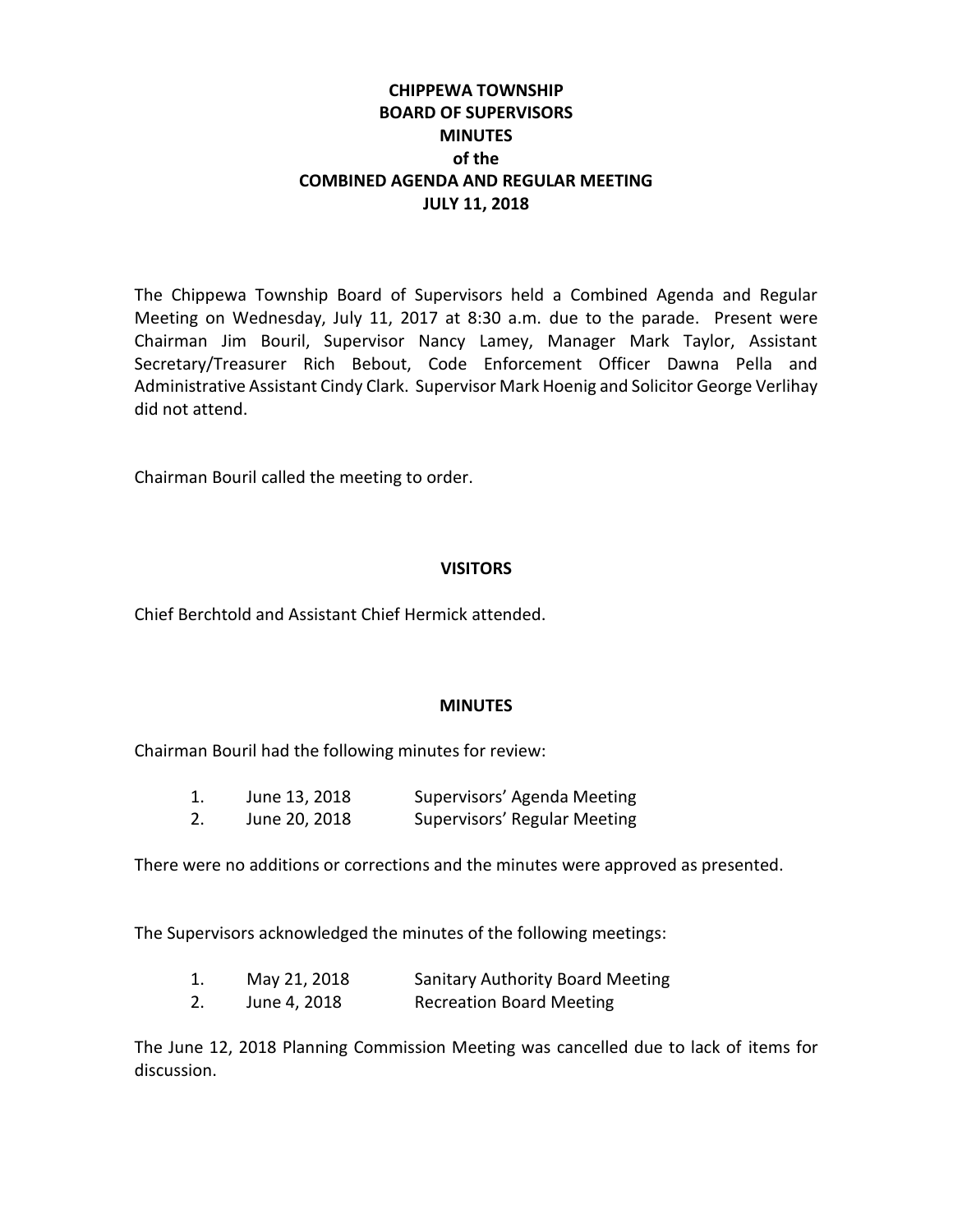#### **ITEMS TO BE ACTED ON**

None.

#### **REPORTS**

Mr. Bouril had the following reports for review.

- 1. Financial Report
- 2. Police Department Report
- 3. Road Department Report
- 4. Wage Tax/OPT Report
- 5. Real Estate Tax Report
- 6. Zoning Report
- 7. Code Enforcement Officer's Report
- 8. Fire Report

#### **MANAGER'S REPORT**

Manager Taylor had the following items listed on the agenda for discussion:

1. Hiring of a Part-Time Police Officer:

Manager Taylor said that Anthony Quinn resigned and Chief Berchtold has made a request to hire a part-time officer to replace him.

**MS. LAMEY MOVED TO PERMIT** the hiring of a part-time police officer. Mr. Bouril seconded the motion and with no further discussion the motion carried.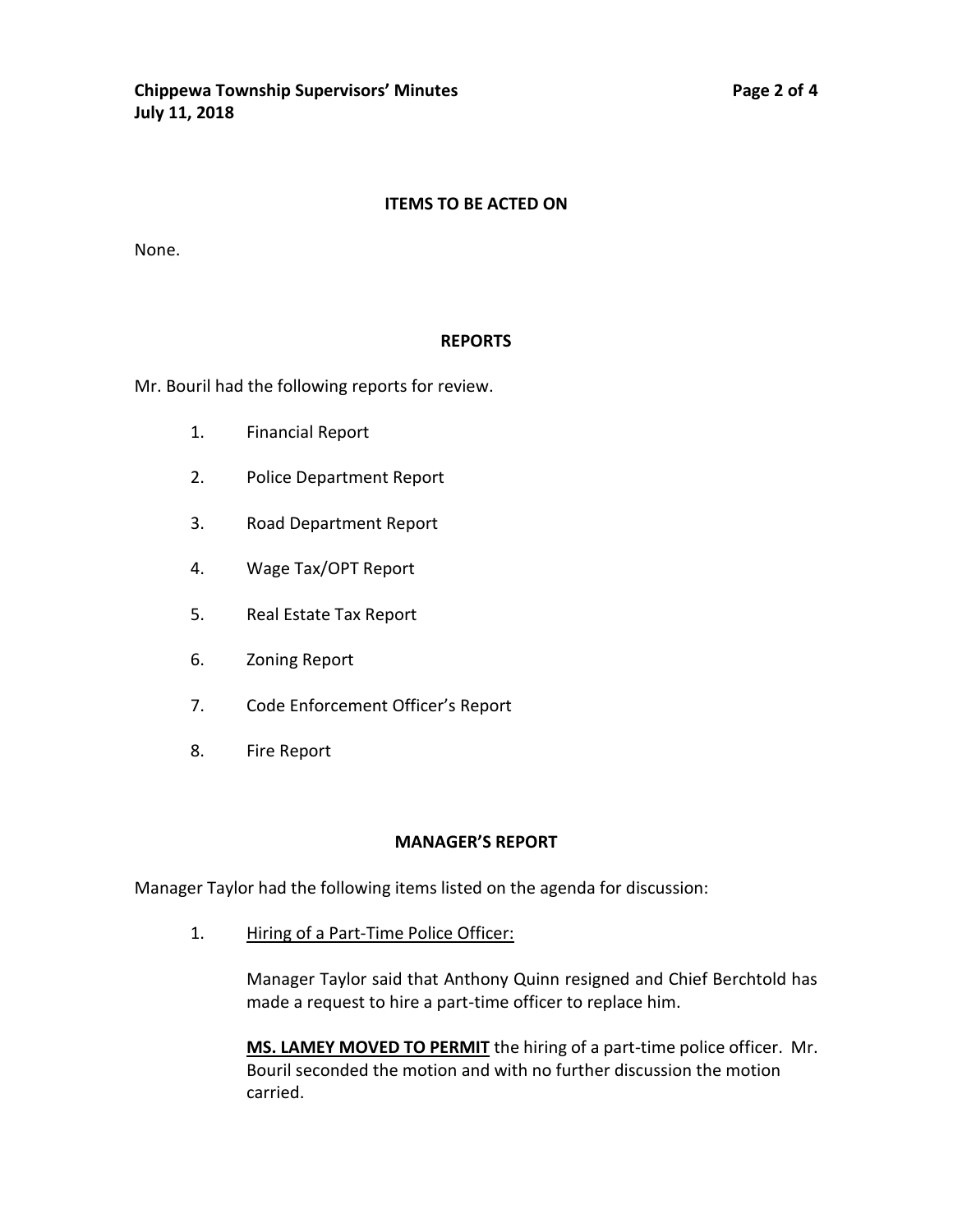### 2. HR – Classroom Compliance Training:

Manager Taylor, Assistant Chief Hermick and Rich Bebout are looking into compliance training on workplace topics and the Supervisors were provided an outline of the various training options available. The Manager said this is on the management and employee level and deals with such things as health, safety, sexual harassment, etc. It can be done on-line and he will check on the length of the training sessions. He said having a few courses a year would cost approximately \$1000 per year. There would be a record of who took courses and when the courses were taken.

#### 3. Zoning Hearing Application by U-Haul:

There will be a Zoning Hearing Board public meeting regarding Americo Real Estate Company requesting a Use Variance at 2660 Constitution Blvd. on July 24<sup>th</sup>. U-Haul wants to put in a climate-controlled indoor storage facility into the former K-Mart facility. A hearing is needed because self-storage is not permitted in a Planned Commerce district. The Manager said that he will attend the hearing, and he invited the Supervisors to attend if they wish.

### 4. Memorandum of Understanding with Chippewa Twp. Police Association:

Manager Taylor provided the Supervisors with copies of the Chippewa Township Police Association memorandum of understanding that had already been signed by him and by the Police Association President.

### 5. COG Convention:

Sheets of information regarding the Local Government Conference to be held on August 9, 2018 at the Community College of Beaver County were distributed. Rich Bebout said that he has signed everyone up for this.

## 6. Appointment of Allan Gumbert to replace Jon Denman on Zoning Hearing Board:

There was a vacant seat on the Zoning Hearing Board, due to Jon Denman being appointed to the Planning Commission.

**MS. LAMEY MOVED TO APPOINT** Allan Gumbert to the Zoning Hearing Board to complete Jon Denman's unexpired term.